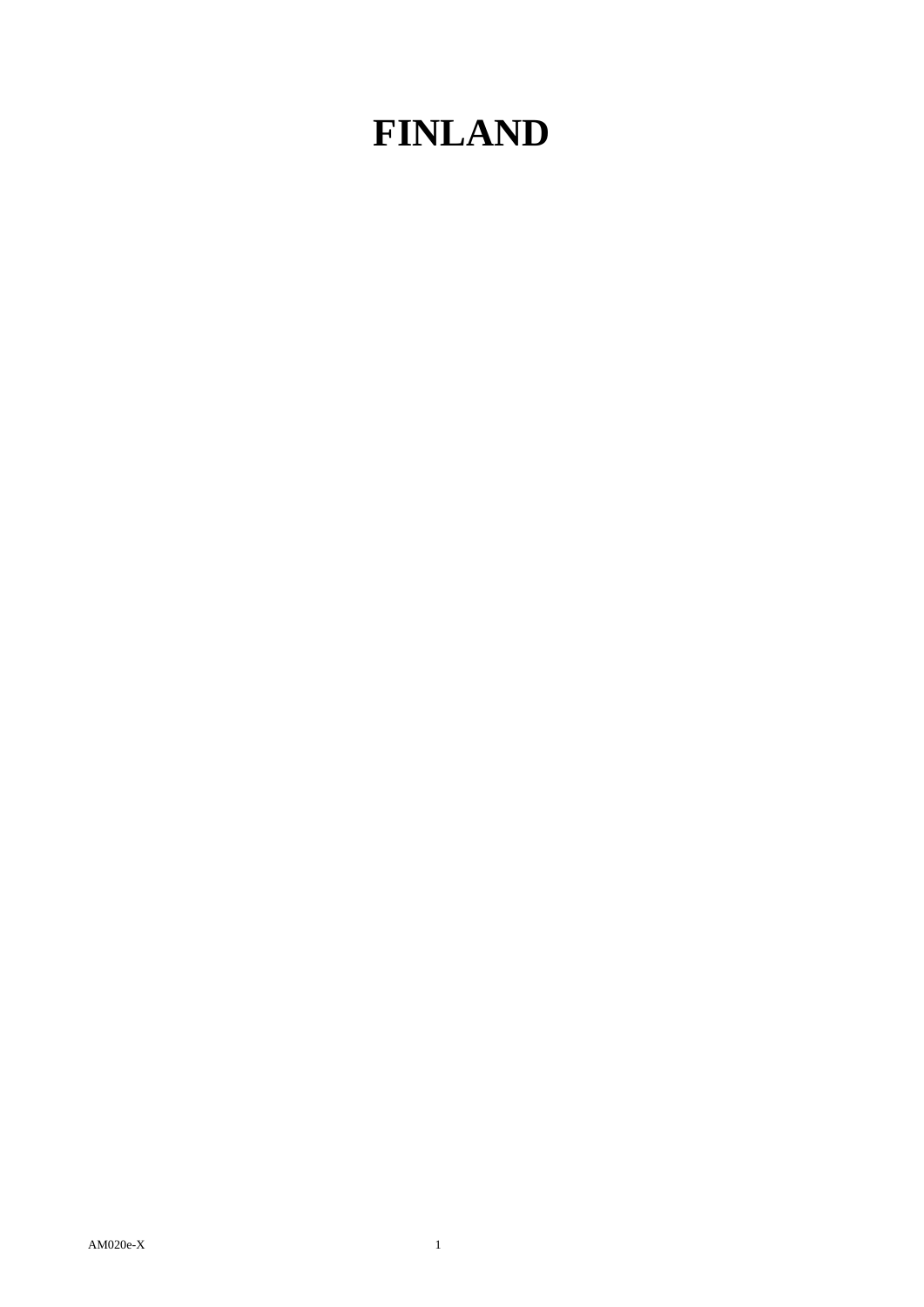## **STATEMENT BY MS. NINA VASKUNLAHTI, ALTERNATE GOVERNOR FOR FINLAND**

Let me start by thanking the Acting President Mr. Rigterink and the secretariat of the EBRD for all the hard work put into making the annual Meeting of 2020 happen under these exceptional circumstances. I would also like to express my gratitude to him for pragmatic, flexible and productive running of business during this challenging transition phase in the top and my gratitude extends to all staff in the EBRD.

My congratulations on excellent financial results for the 2019 fiscal year. Alas, the Covid-19 pandemic caused a dent in the EBRD's results, but we can already see an improvement for the better. Re-building the economy after the pandemic also offers us the possibility to do things differently, building back better and greener. The economic recovery packages should be used to facilitate more sustainable growth and inclusive development, increasingly based on the principles of circular economy.

The EBRD has taken an active role in providing timely support to businesses, citizens and communities suffering from the impact of the Covid-19 pandemic. After the emergency package a long-term recovery support should follow.

There is room for the Bank to further enhance its presence, prioritizing the countries less advanced in transition, namely in Central Asia, Eastern Europe and the Caucasus, the Western Balkans and the SEMED region. Closing transition gaps and helping countries on their path to graduation is a core objective of the EBRD and it should remain so during the coming years. We would be open to a discussion on developing a graduation policy more based on benchmarks of economic development. The focus of the EBRD should be on the private sector, fostering entrepreneurship. Building capacity via policy dialogue should yield the best impact in this work.

Green Economy Transition must remain a priority in the EBRD and it is clear that the funding gap in reaching transition to green and low carbon economy will require both public and private finances. With the Bank's impressive track record, the EBRD is well placed in crowding in private sector financing for climate action.

Accelerating the digital transition is another core strategic work stream in the EBRD. There is significant scope for Finnish companies to deliver expertise in this area and to seek co-operation with the EBRD in identifying and designing bankable projects in some countries of operation.

We welcome the EBRD's intention of partnering for impact. Collaboration is key in order to strengthen complementarity, and in the end, strengthen the effectiveness of the international development finance system. The EBRD must be ready to engage with all partners and most importantly with the EIB and the other potential EU partners.

The EBRD provides an important contribution to economic development in its countries of operation. The Bank has also a wider, value-based mission to foster the transition towards open